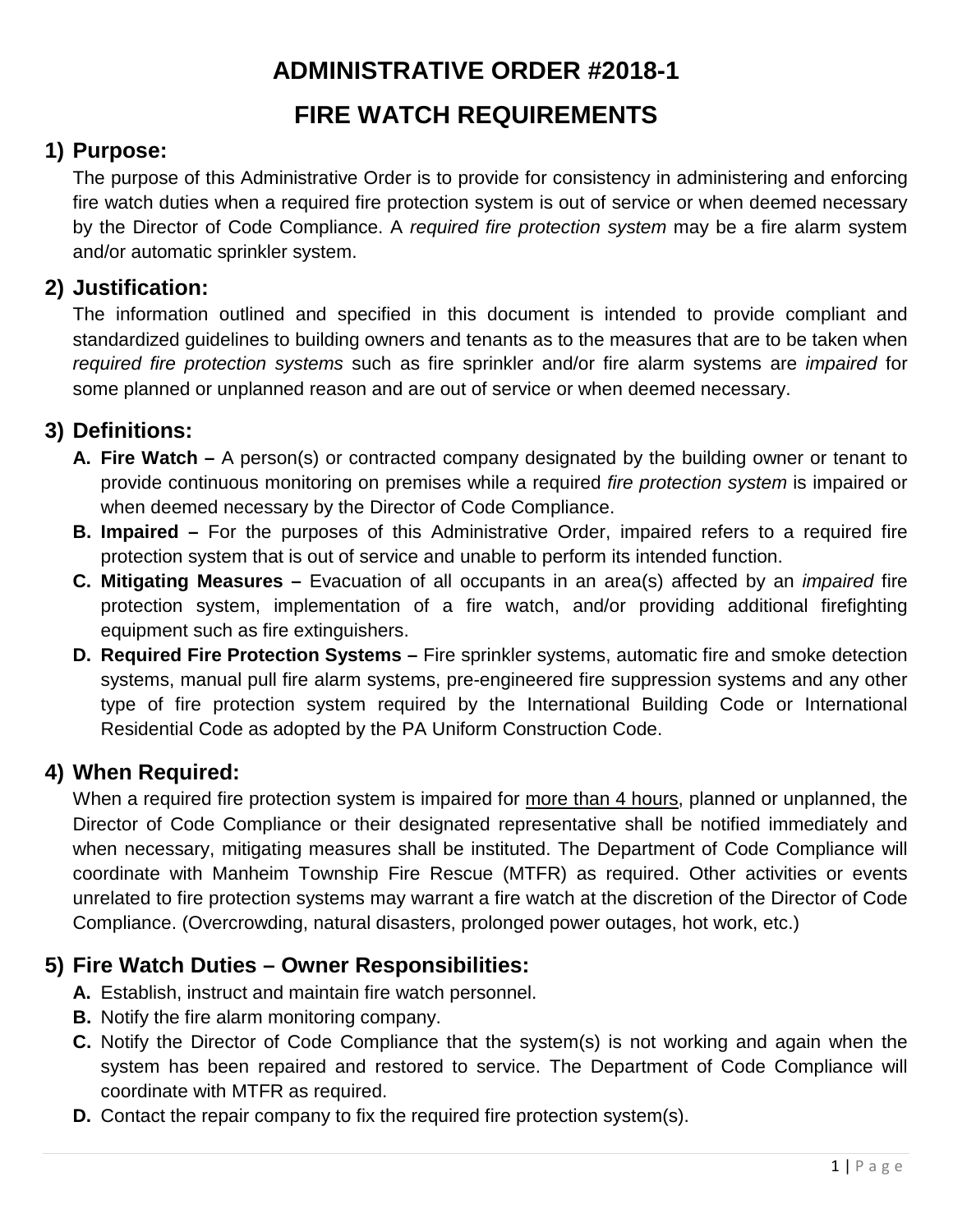#### **ADMINISTRATIVE ORDER #2018-1**

#### **FIRE WATCH REQUIREMENTS**

#### **6) Cancellation of Fire Watch:**

It is the owner's responsibility to cancel the fire watch once the fire protection system(s) has been fully restored and returned to service or when conditions that necessitated the fire watch have been addressed. The owner is to contact their monitoring company and the Director of Code Compliance and provide repair summaries showing all systems are repaired and are back in service.

#### **7) Fire Watch Personnel Duties:**

- **A.** Conduct patrols of the affected portion(s) of the building(s).
- **B.** Identify any fire, life or property hazards. If any hazards are discovered, immediately call 9-1-1 with the exact address and type of emergency encountered.
- **C.** Notify all occupants of the facility of the need to evacuate. If the sirens or public address function of the alarm system are still functional, use them to assist with evacuation of the building(s). Occupant notification devices such as air horns, bull horns or whistles may be needed.
- **D.** Establish and maintain at least one means of direct communication with 9-1-1 when needed.
- **E.** Maintain a log of fire watch activities.
- **F.** Have knowledge of the location and use of fire protection equipment, such as fire extinguishers.
- **G.** Fire watch personnel cannot have other duties besides their assigned fire watch.

#### **8) Frequency of Fire Watch Inspections:**

**Every Thirty (30) Minutes** – Facilities with sleeping occupants, institutional facilities or occupied assembly facilities.

**Every Sixty (60) Minutes** – All occupancies not meeting the criteria for 30 minute inspections.

#### **9) Record Keeping – Fire Watch Log:**

A fire watch log shall be maintained at the affected facility. The log must be available at all times during the fire watch. A sample fire watch log template is attached to this Order.

The fire watch log is to include the following information:

- **A.** Address of facility.
- **B.** Date and time each patrol was conducted by the fire watch.
- **C.** Name of the person(s) conducting the fire watch.
- **D.** Record of communication(s) to the Fire Department and/or Fire Alarm Monitoring Company.
- **E.** Record of all other pertinent information as directed by the Director of Code Compliance.

ewsf

Issued By:

Andrew S. Bowman, Director of Code Compliance

Effective Date: February 5, 2018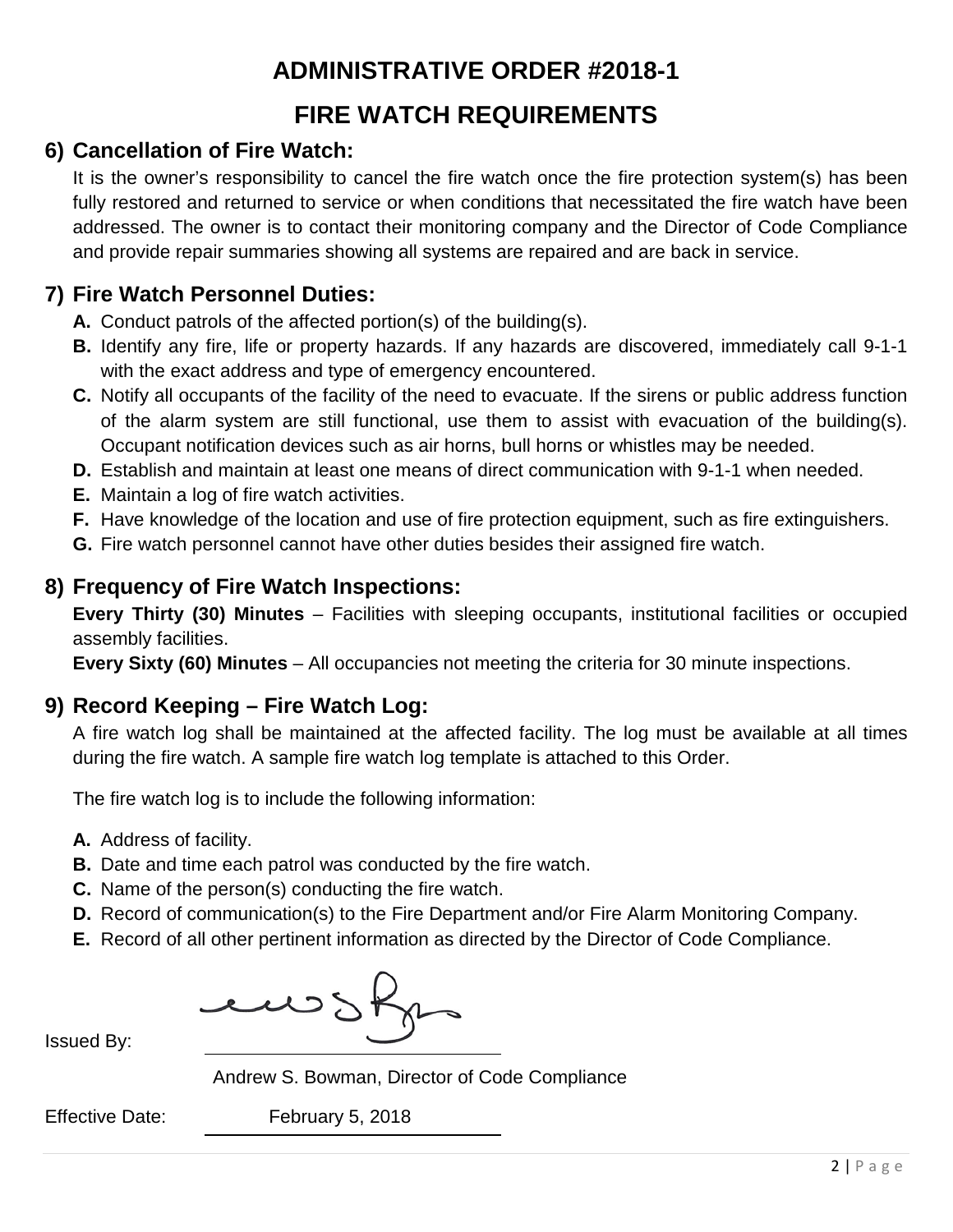**ADMINISTRATIVE ORDER #2018-1 FIRE WATCH REQUIREMENTS**

# **Attention Occupants**

## **F I R E W A T C H I N P R O G R E S S**

### **Fire alarm or sprinkler system is out-of-service for repairs, construction, or maintenance.**

Qualified individuals are conducting a continuous tour of common areas to provide smoke and/or fire detection. Please be alert to evidence of smoke or fire. Contact 911 immediately if fire is seen or suspected.

**Evacuate the building immediately upon hearing an air horn, whistle, or other alert.**

**Appendix A: Fire Watch Placard**